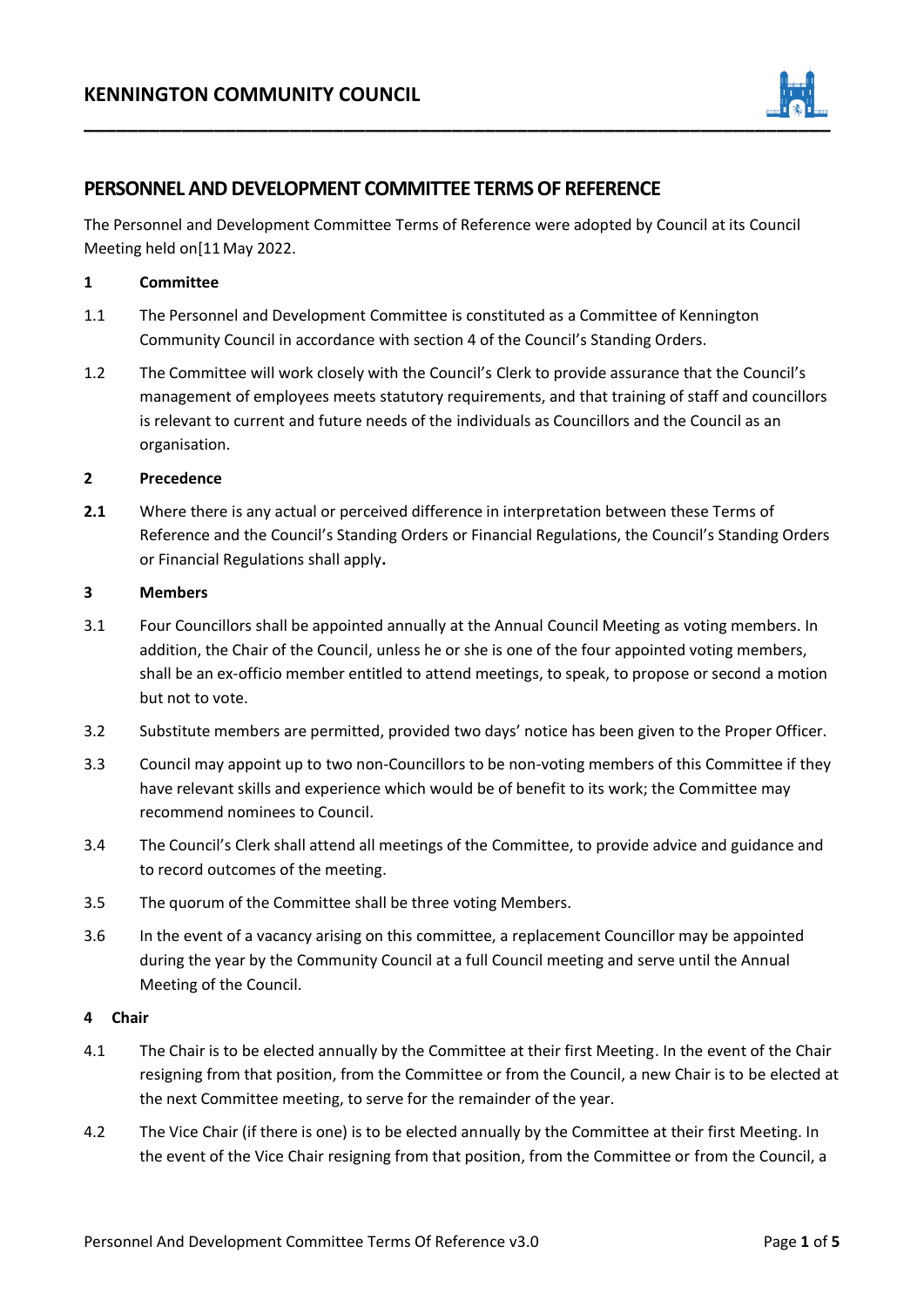

new Vice Chair is to be elected at the next Committee meeting, to serve for the remainder of the year.

4.3 The Chair of the Committee, if present, shall preside at a meeting. If the Chair is absent from a meeting, the Vice Chair of the Committee (if there is one) if present shall preside

## **5 Voting**

5.1 Only Councillors referred to in paragraph 3 may vote at a meeting. In the case of an equal vote the Chair of the Council shall have a second or casting vote. Non-voting members may participate in discussions but may not vote.

### **6 Interests**

- 6.1 A councillor with voting rights who has a disclosable pecuniary interest or another interest as set out in the Council's code of conduct in a matter being considered at a meeting is subject to statutory limitations or restrictions under the code on his/her right to participate and vote on that matter.
- 6.2 Non-voting members should declare any relevant interest and withdraw during any discussion in which they have a conflict of interest.

#### **7 Meetings**

- 7.1 The Committee will meet as the workload requires, but in any case, at least twice each year.
- 7.2 Of these:
	- (i) One meeting to be held each year to review Terms of Reference; Staff Appraisal, training and development; all policies that relate to staff employment, staff contracts, job descriptions and training.
	- (ii) One meeting to be held each year to review all policies that relate to Councillor development and training; review progress against plan for Councillor development.
- 7.3 Additional meetings to be convened when necessary to deal with any other matter, including: performance and capability, grievance and employee code of conduct matters; recruitment to staff vacancies, or any other emerging staffing or councillor development matters.

### **8 Terms Of Reference**

8.1 To review the Terms of Reference of the Committee at least once during the year and make recommendations to Council for its approval at the Annual Council Meeting of Council or when necessary.

### **9 Minutes**

9.1 All Minutes shall be open for inspection by any Councillors, except where this would breach the rights of individuals who may be identified in the minutes.

### **10 Responsibilities**

- 10.1 Personnel
	- (i) To draft and keep under review the staffing structure of the Council and make recommendations to the full Council as appropriate and, except where it concerns the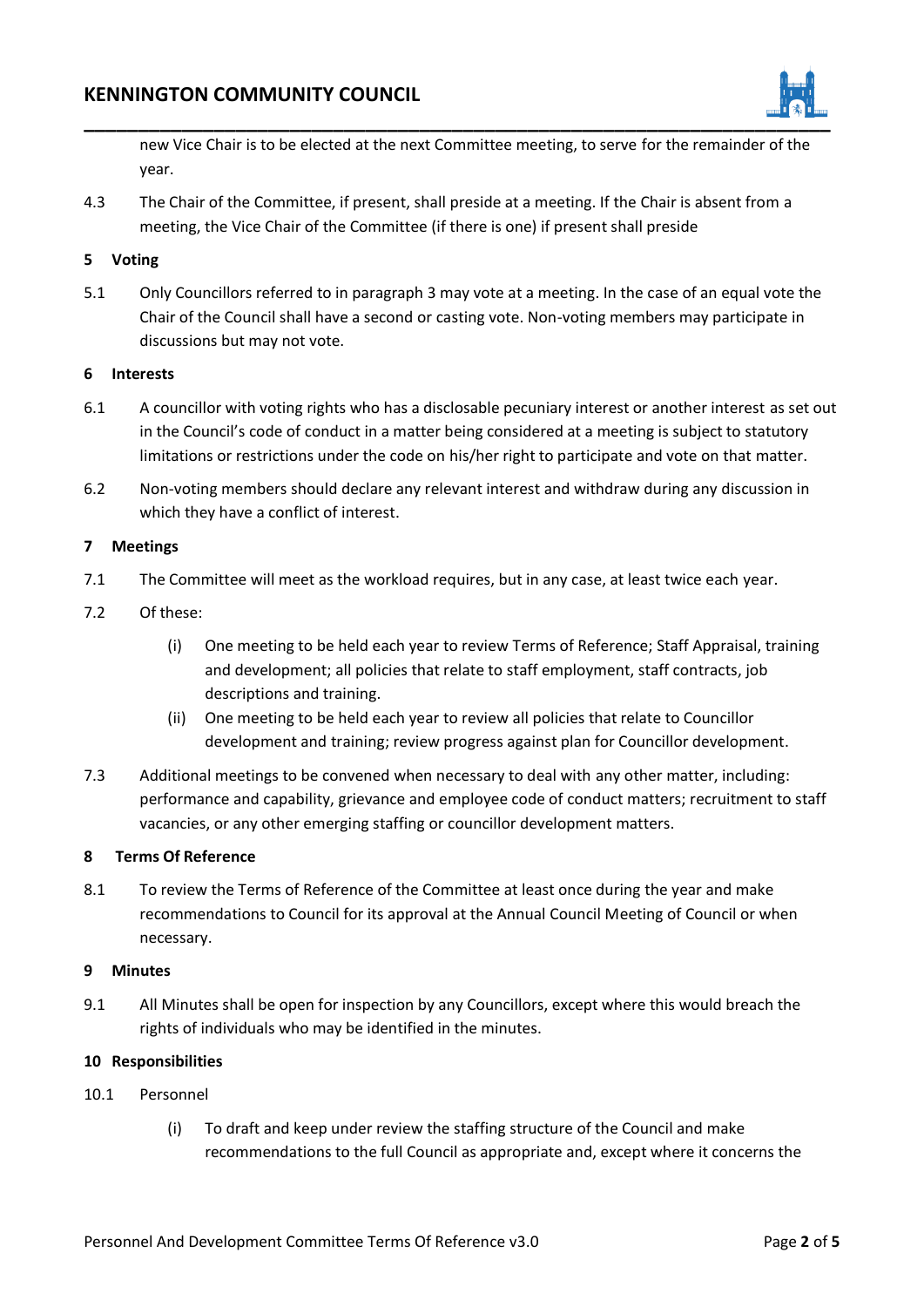

Clerk to the Council or would result in any increase in already approved employment budgets, exercise authority in relation to staffing.

- (ii) To make recommendations to the full Council regarding salaries and other payroll and nonpayroll employment benefits, for review and inclusion in budgets. Approval of individual salaries and other employment payroll and non-payroll benefits will be retained by the full Council, meeting in closed session.
- (iii) To keep under review staff work/life balance, working conditions, health and safety and well-being, including the monitoring of absence and implement necessary actions for all aspects of Health and Safety Policy.
- (iv) To set up and monitor staff appraisal and development policies and recommend to the full Council for their approval.
- (v) To facilitate and monitor any professional certification or other training agreed with staff as a condition of employment.
- (vi) To keep under review all staff contracts of employment, terms and conditions and make recommendations the Council.
- (vii) To monitor the Council's employment policies and procedures in respect of changes to legislation and make recommendations to Council where appropriate.
- (viii) To appoint from members of the full Council a recruitment panel when necessary and recommend appointments to the Council. Recruitment panels will normally include 3 members in the case of appointment to the Clerk/Responsible Officer or Deputy Clerk posts; two members for all other posts. The Clerk/Responsible Officer may be invited to advise the recruitment panel where appropriate.

# 10.2 Development

- (i) To set up and keep under review the Training, Learning and Development Policy, applicable to staff and Councillors, for adoption by the full Council.
- (ii) To undertake skills audits from time to time, to assist with understanding development needs of staff and Councillors and to inform future training planning.
- (iii) To seek the views of the Clerk/Responsible Officer on training and development needs required for compliance with emerging regulations or best practice.
- (iv) In co-operation with the Finance and General Purposes Committee, to establish, monitor and update as required an annual plan, schedule and budget for training and development, for approval by the full Council.
- (v) To obtain feedback from any training or development activities undertaken and amend plans as required.
- (vi) Authorise commitment to incur training expenditure for any training courses in a Training Plan previously approved by Council.

### **11 Staff Appraisal, training and development**

- 11.1 To receive and review staff appraisal of the Clerk/Responsible Officer in accordance with the agreed appraisal policies.
- 11.2 To receive, review and moderate staff appraisals of other staff as undertaken by the Clerk/Responsible Officer in accordance with the agreed appraisal policies.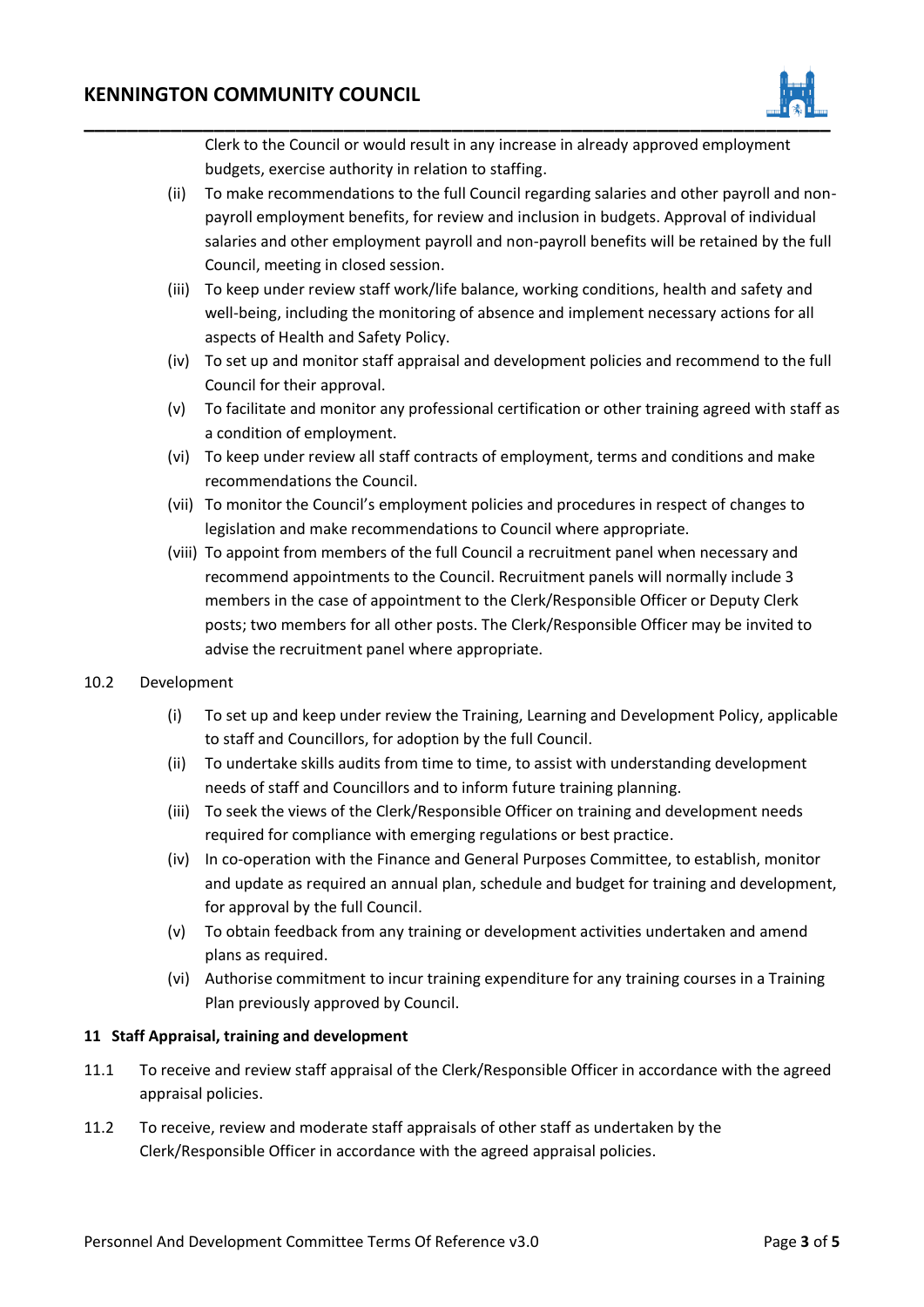# **KENNINGTON COMMUNITY COUNCIL**



**11.3** To identify training and development requirements through appraisal and agree staff training programmes.

## **12 Performance and Capability, Grievance and Employee Code of Conduct**

- 12.1 To receive and consider any matters regarding an employee under the Council's Performance and Capability Policy and take whatever action necessary.
- 12.2 To receive and consider any grievance raised by an employee under the Council's Grievance Procedure and take whatever action necessary.
	- (i) To appoint a panel of three members of the Committee who have not previously been involved in the case. There may be insufficient members of the Committee who have not previously been involved. If so, the Grievance panel will be a committee of three members of the Council who may include members of the Committee. The Grievance panel will appoint a Chair from among its members.
- 12.3 To receive and consider any matters of misconduct regarding an employee under the Council's Employee Code of Conduct Procedures and take whatever action necessary.
	- (i) To appoint an Investigating Officer, without unreasonable delay, to establish the facts of the case.
	- (ii) On completion of the investigation, the Investigating Officer will recommend whether a disciplinary hearing should be convened or some other step(s) taken in relation to the situation.
	- (iii) If recommended by the Investigating Officer, to appoint a panel of three members of the Committee who have not previously been involved in the case. There may be insufficient members of the Committee who have not previously been involved. If so, the Code of Conduct panel will be a committee of three members of the Council who may include members of the Committee. The Code of Conduct panel will appoint a Chair from among its members.
- 12.4 Performance and Capability, Grievance and Employee Code of Conduct Appeals
	- (i) Appeals will be heard by a panel of three members of the Committee who have not previously been involved in the case. There may be insufficient members of the Committee who have not previously been involved. If so, the appeal panel will be a committee of three members of the Council who may include members of the Committee. The appeal panel will appoint a Chair from among its members.

### **Policy Adopted: 11 May 2022**

### **Review due: 10 May 2023**

#### **Revision History**

| <b>Version</b> | Date        | <b>Comments</b>          |
|----------------|-------------|--------------------------|
| Final $v1.0$   | 10 Jul 2019 | Adopted version          |
| Draft v1.1     | 12 Aug 2019 | Draft amendments to v1.0 |
| Final $v2.0$   | 14 Aug 2019 | Adopted version          |